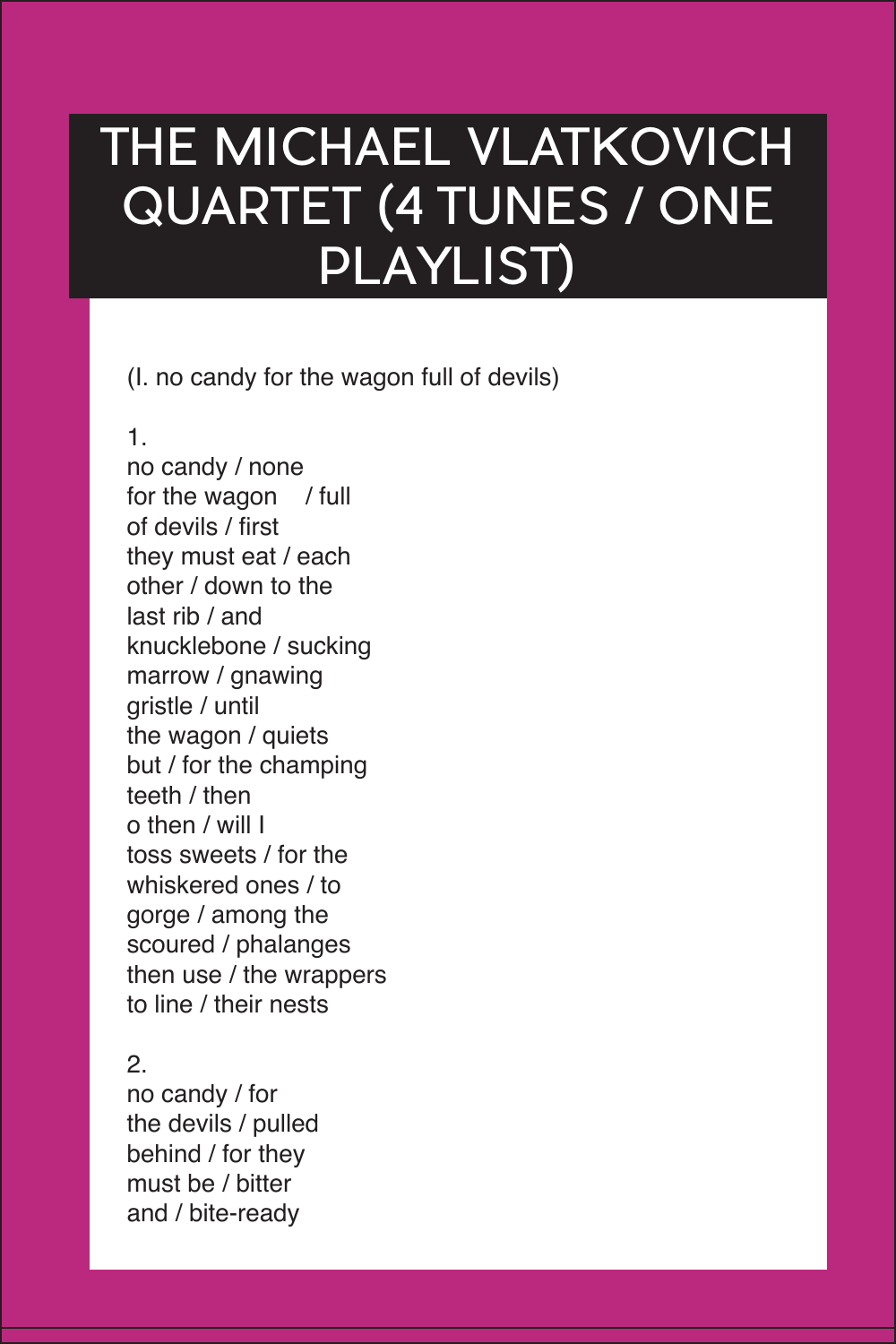spoil / a devil and their / horns poke / your pillow and their / arrowtip tails / slide between / your legs

## 3.

no candy / devils your brain / must flare / for other rewards / thrilling to blood / beading from scratch / from goose-bump / cringe at whispered / filth these / you must clamor for / and if / good I will / deliver

## 4.

no candy / no no devils / no once full / your wagon is now / empty

(II. wishing for 2 at 5/3)

 $(5)$   $(3)$ certain signatures (time) invite gossip, the whispers of jealous observers, a sure sign of their success . why is it that envy fails to inspire em-<br>when you see shining, surge like tides. when you see shining, even if you break to nothing, you will leave a wrack line behind.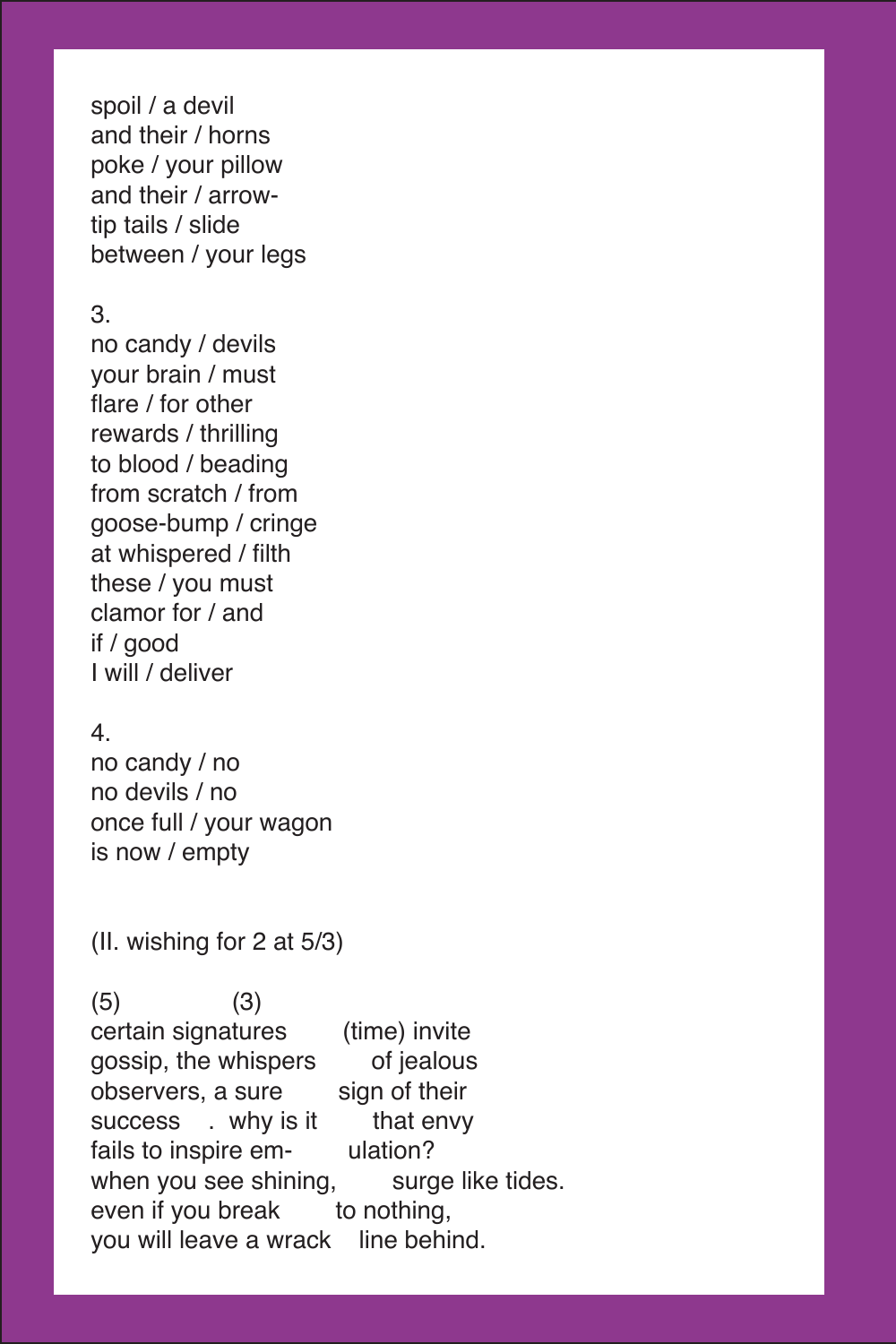(III. the static equilibrium of the values of savagery)

they teach you be nice as if that would tip the balance, but we, the pummeled, know, from the feel of gravel against our cheek, from the coppery taste of our split lips, that nice is the underside of a jackboot, the sucker punch of a snicker. far better to be behind the blow, to be the muscle clamping muzzle, to achieve the immovable stance of the one holding the billy club (all things being equal).

(IV. you're too dimensional, )

regular, convex, constructed by congruent polygonal faces with the same number meeting at each vertex

when i would have you be a rushing vortex, narrowing to a point smaller than the head of the smallest pin, into which i could disappear